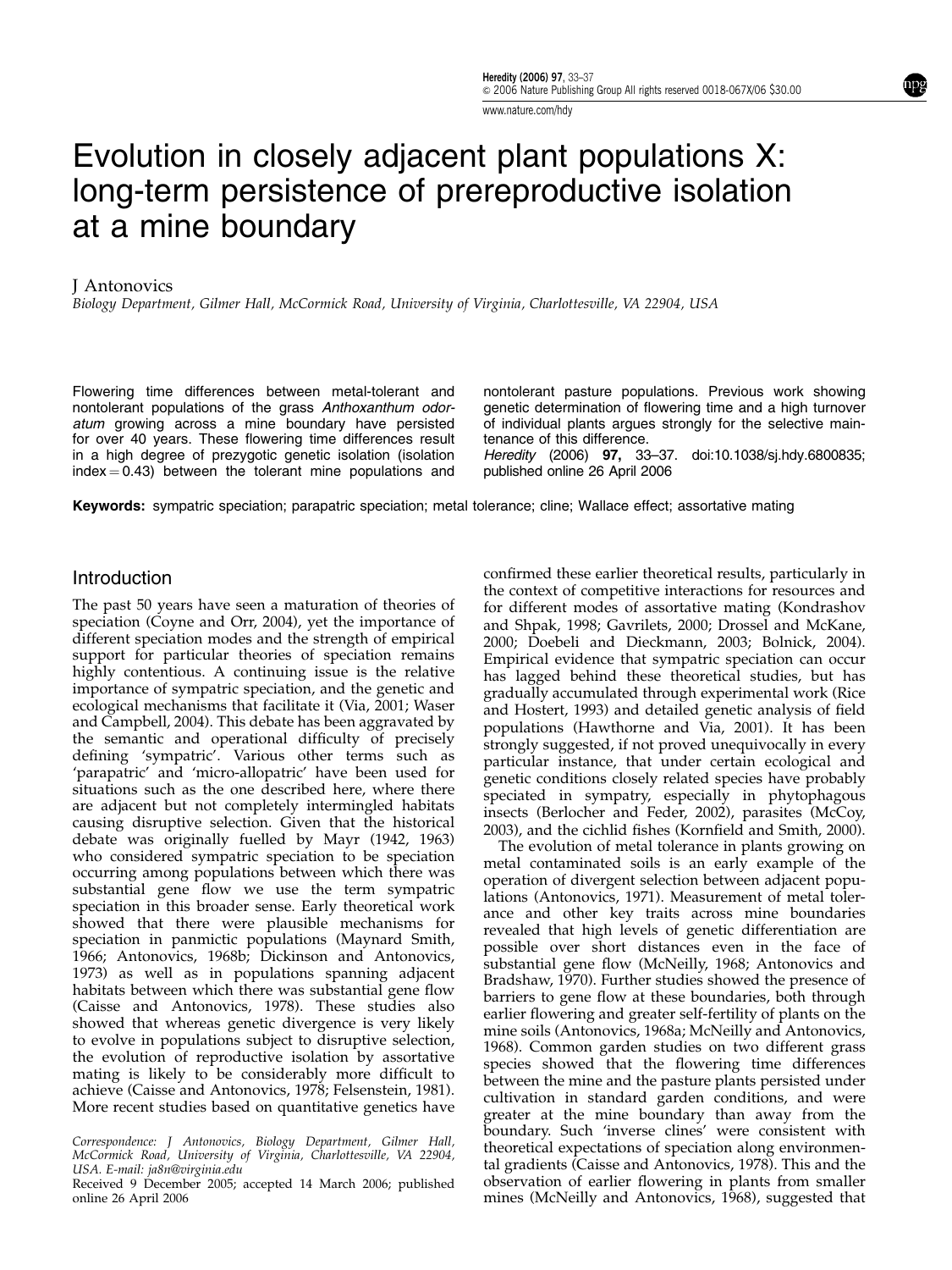flowering time differences might have evolved due to selection against gene flow between habitats, and that therefore this situation represented the possible beginnings of sympatric divergence and speciation.

In 1979 and again in 2005, I had the opportunity to revisit one of original mine sites where these studies were performed in 1965 and to measure flowering time of the plants along the same transect. Here, I report that the cline in flowering time has persisted since the first study, and that it continues to show an inverse pattern with greater isolation at the mine boundary.

# Methods

## Study system

Studies were carried out on the grass Anthoxanthum odoratum L. (sweet vernal grass) growing at Trelogan Mine in Trelogan, Flintshire, North Wales, UK (National Grid reference: SJ 123805). The soil on the mine tailings is contaminated with very high levels of zinc and lead (Antonovics, 1972). Historical data (Smith, 1921) indicate that the part of the mine site on which this study was carried out was originally an area of ore tailings established in the mid 1800s and then re-worked again between 1873 and 1898. It is likely therefore that the evolutionary processes on the mine have largely occurred within the last 100 years. Although metal concentrations were not re-measured in 1979 and 2005, the general appearance of the contaminated area and its plant community has remained unchanged, indicating that the soil there remains highly contaminated with heavy metals. There were still large areas of bare soil, and the metal indicator species Minuartia verna and Viola calaminaria are still present. Moreover, several individuals of A. odoratum showed clear evidence of metalinduced chlorosis on the mine area but not on the pasture.

## Assessment of flowering time

The study transect was oriented east (mine) to west (pasture) and crossed at right angles to the mine boundary at N 53 $^{\circ}$  18.839' and W 03 $^{\circ}$  19.217'. The area of the mine where the study was carried out has been designated a conservation site and is fenced. Outside this fence on the western side there is a stone wall, ca. 25 cm thick and 0.5–1 m high, separating the area of mine tailings from a pasture. The wall marks the boundary of the mine tailings (and is the 0 m point in Figures 1 and 2 below). However, although the vegetation beyond the wall is a dense sward of mixed pasture grasses, there are elevated metal concentrations up to ca. 1–2 m beyond the wall (Jain and Bradshaw, 1966), presumably due to leaching from the adjacent area of mine tailings which is higher (ca. 1 m) relative to the pasture. The mine tailings area is very heterogeneous with mounds of tailings interspersed with wetter low areas.

In 1979, flowering stage of the most advanced inflorescence was recorded on all plants (829 on the mine, and 228 in the pasture) within 1 m segments of a belt transect 3 m wide that extended 30 m either side of the mine boundary (marked by a low stone wall separating the field from the mine).

In 2005, flowering stage of every inflorescence (1647 inflorescences on the mine, and 1056 in the pasture) on



Figure 1 Number of inflorescences in each of the flowering stages in 2005 on the mine (black) and pasture (grey), excluding the transitional region ( $-6$  to  $+6$  m).



Figure 2 Mean flowering stage along a transect across the mine boundary in 1979 and 2005. Negative distances on the X-axis represent metal contaminated soil and positive values represent pasture, with zero being the mine-pasture boundary indicated by dashed vertical line. The 'per plant' data are based on the flowering stage of the most advanced inflorescence on a plant and were available for 2005 only on the mine. The 'per inflorescence' data are based on all inflorescences within a quadrat and were available only for 2005. To compensate for small sample sizes, values are running means for three successive quadrats (all means based on  $>10$ ). Dotted lines indicate regions with no plants. Vertical dashed line is the position of the mine boundary.

every plant was recorded in an  $80 \times 80$  cm<sup>2</sup> quadrat placed at every meter along the transect, south of the center line. Individual plants were distinguishable only on the mine portion of the transect (433 plants), but not in the dense sward of the pasture sites. The data for 2005 taken on the mine on a per inflorescence basis, correlate well with the data taken on a per plant basis  $(r = 0.702)$ ,  $P < 0.0001$ ), as was performed for the entire transect in 1979.

Flowering time was assessed 'cross-sectionally' by determining the flowering stage of inflorescences on plants at one point in time. The flowering stages were scored as follows: 1-Flowering tiller swollen, but inflorescence not visible; 2-Inflorescence visible; 3-Inflorescence fully exserted with inflorescence stalk visible; 4-Stigmas exserted; 5-Anthers exserted. Longitudinal

34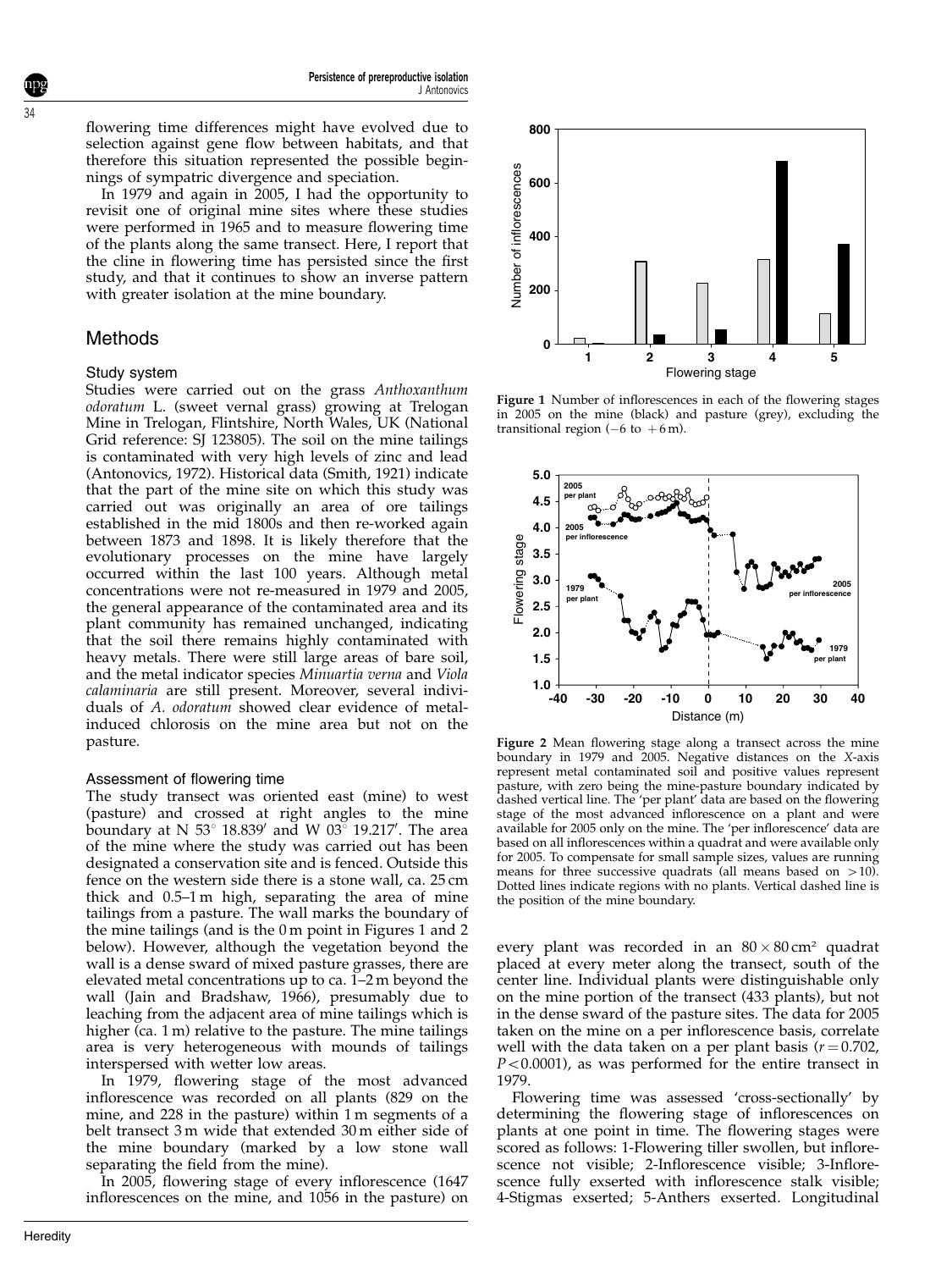studies under garden conditions showed that a difference of one flowering stage represents approximately 7–8 days of difference in flowering time (McNeilly and Antonovics, 1968). In 1965 (May) and 1979 (May 21st), flowering time was assessed by determining the flowering stage of the most fully developed inflorescence on every plant. In 2005 (May 24th), the flowering stage was determined for every inflorescence on every plant, and on a per plant basis on the mine where individuals were clearly distinguishable.

In 1965, flowering stages had been assessed at eight general transect positions in the field and plants were taken as single tillers from these same positions for the common garden experiments (McNeilly and Antonovics, 1968; Antonovics and Bradshaw, 1970). The 1979 and 2005 transects both excluded the extreme transect positions recorded in 1965; the furthest position on the mine had been covered by dumping of building waste, and study could not be extended to the furthest point in the pasture because of time constraints. Statistical comparisons among all three years therefore used only transect distances corresponding to the following 1965 positions (position  $2 = -32$  to  $-29$ ;  $3 = -9$  to  $-7$ ;  $4 = -3$ to  $-1$ ;  $5 = +1$  to  $+2$ ;  $6 = +15$  to  $+17$ ; and  $7 = +30$  m; here and in the figures the boundary is at  $0m$ , with negative values on the mine, and positive values on the pasture).

#### Isolation index

An isolation index was calculated using the 2005 data gathered on a per inflorescence basis, excluding the quadrats in the middle fifth of the transect (at  $-6$  to  $+6$  m), where there was a steep gradient in flowering time between the mine and pasture. The observed distribution of the frequency of the different stages (Figure 1) was assumed to represent the time course of flowering, and the duration of each stage was assumed to be the same on the mine and pasture. The isolation index (Moyle et al, 2004) was calculated as  $I = 1-(B/(1-B))$ , where the frequency of between population matings,  $B = \sum_i X_i Y_i/(X_i + Y_i)$ , with  $X_i$ and  $Y_i$  being the frequencies of the *i*th flowering stage  $(i = 1-5)$  on the pasture and mine, respectively. The isolation index ranges from 1 for complete isolation to 0 for panmixis.

## **Results**

Detailed plots of the data by each meter section of the transect showed that plants flowered earlier on the mine in both 1979 and 2005 (Figure 1). The differences were highly significant statistically (using four inflorescence classes, 1979:  $\chi^2 = 33.3$ , df = 3, P < 0.001; 2005:  $\chi^2 = 79.6$ ,  $df = 3$ , P<0.0001). In 1979, at the time the data were recorded, 20.0% of the mine plants had exserted their stigmas, but only 2.6% of the pasture plants had done so; 15 plants on the mine were in anthesis, whereas none were in anthesis on the pasture. In 2005, 62.9% of the inflorescences of the mine plants had exserted their stigmas, but only 33.8% of the pasture plants had done so; 29.8% of the inflorescences of the plants on the mine were in anthesis, whereas 11.9% were in anthesis on the pasture. The isolation index between the tolerant and nontolerant populations in 2005 was 0.43.

In 1979 there was substantial heterogeneity in the flowering times on the mine. In 2005, there was much less heterogeneity within the mine, and visually the cline showed an inverse pattern (Figure 2), with flowering times being less different at the transect extremes than towards the mine boundary. To test for this, I divided the transect arbitrarily into five nearly equal sections  $(-32 \text{ to }$  $-19$  m,  $-18$  to  $-7$  m;  $-6$  to  $+6$  m,  $+7$  to  $+18$  m,  $+19$  to  $+30$  m), and estimated the regression of mean flowering stage (weighted by number measured) on distance in the two outermost sections both on the pasture and on the mine. In 1979, there was no evidence of inverseness in the cline: on the mine, flowering stage was significantly more advanced away from the boundary  $(P<0.001)$ , and on the pasture there was no significant relationship with distance ( $P < 0.564$ ). In 2005, there was suggestive evidence of an inverse cline: on the mine, flowering stage was significantly more advanced towards the boundary  $(P<0.031)$ , and while the trend was in the same direction on the pasture, it was not significant  $(P<0.165)$ .

### **Discussion**

Comparison of these results with those of 1965 and 1966 in the field, and with the common garden experiment in 1966 (McNeilly and Antonovics, 1968; Antonovics and Bradshaw, 1970) shows that the differences in flowering time between metal tolerant and nontolerant populations have been maintained for over 40 years (Figure 3).

Flowering time differences will result in strong assortative mating and therefore promote reproductive isolation between tolerant mine populations and nontolerant pasture populations, thus promoting divergence in the face of gene flow. In 2005, where measurements were made on individual inflorescences, the isolation index suggested that even if the populations were intermixed, there would be about 40% less mating between tolerant and nontolerant populations than within those populations. A substantial number of



Figure 3 Mean flowering stage at specific transect positions across the mine boundary in 1965, in common garden conditions in 1966 (McNeilly and Antonovics, 1968; Antonovics and Bradshaw, 1970), and in the field in 1979 and 2005. Values are standardized as deviations from the overall mean flowering stage within each year. Negative distances on the X-axis represent metal contaminated soil and positive values represent pasture, with zero being at the minepasture boundary represented by the vertical dashed line.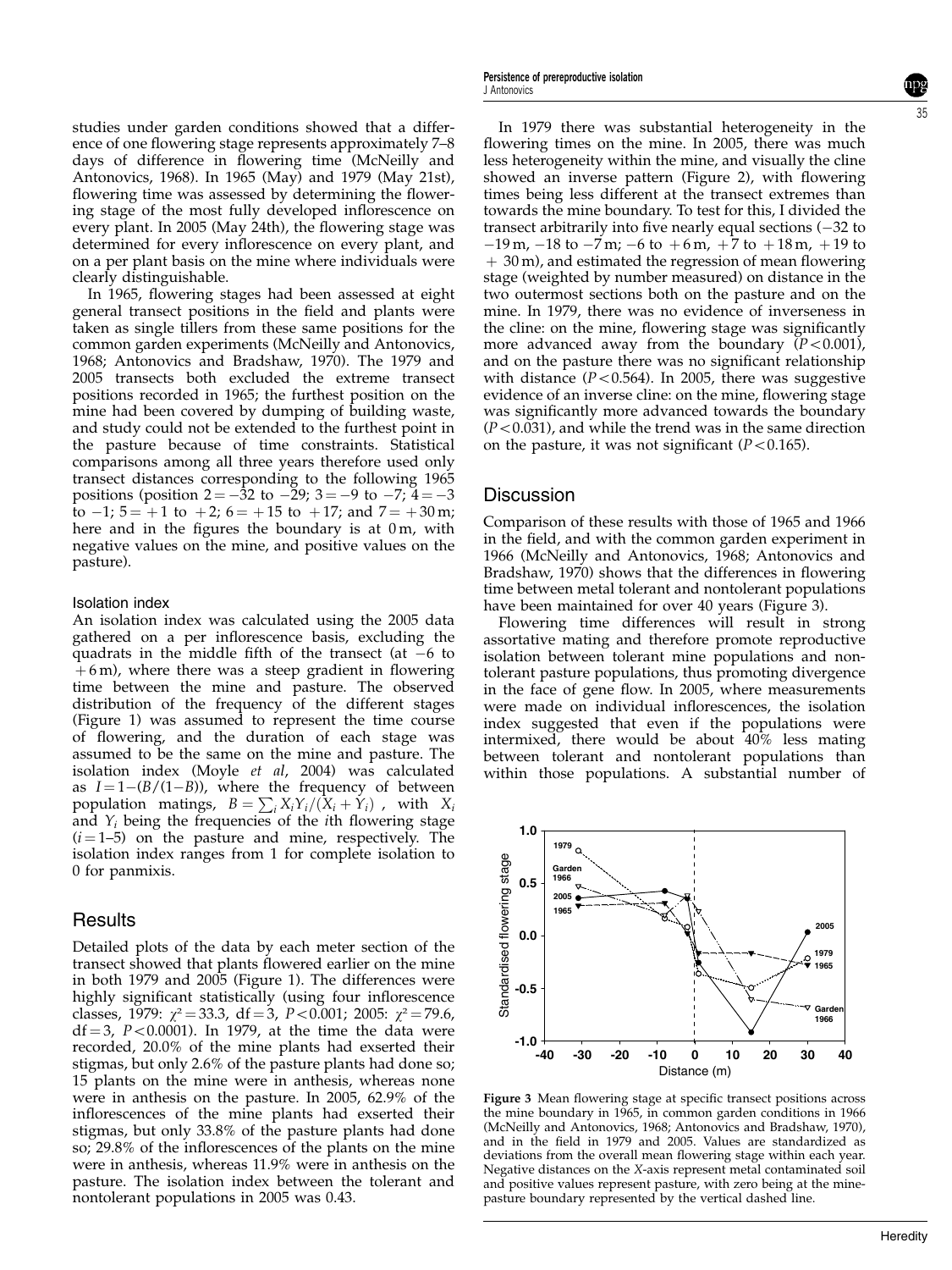well-recognized plant and animal species show prezygotic isolation indices of this magnitude (Coyne and Orr, 1989, 1997; Moyle et al, 2004).

There was no opportunity to assess if the differences observed across the transects in 1979 and 2005 were genetic in origin, but given that in 1966 these differences were shown to have a highly significant genetic basis, it is highly likely that the reproductive isolation seen in 1979 and 2005 is also genetically based. Antonovics and Bradshaw (1970) had shown that genotypic correlations between flowering time and metal tolerance were low and nonsignificant, indicating that the flowering time differences are unlikely to be a pleiotropic consequence of the evolution of metal tolerance. However, they might still be the result of direct selection for both earlier flowering and seed maturation, because the mine site habitat is different from the pasture habitat in many respects other than metal concentration of the soil. Alternatively, such differences could come about as a result of differential mating success of genotypes if there are environmentally induced differences in flowering time between the mine and pasture habitats (Stam, 1983). Evidence that these differences could at least in part be the result of indirect selection for assortative mating so as to minimize gene flow at the mine boundary comes from the fact that in this study and in previous ones (McNeilly and Antonovics, 1968) the flowering time differences tend to be greater towards the mine boundary, although this trend was only significant in 2005 on the mine. It is clear that further studies are needed to quantify the relative magnitude of direct and indirect selection for assortative mating.

Mine and pasture plants differ not only in metal tolerance and flowering time, but also in several conspicuous morphological characters and in levels of self-fertility (Antonovics and Bradshaw, 1970). Such differences are often used in species level taxonomic characterizations. The presence of the cline in the early 1960s and its persistence for over 40 years is therefore consistent with the idea that genetic divergence and the beginnings of the speciation process can occur rapidly in clinal situations (Jain and Bradshaw, 1966; Caisse and Antonovics, 1978). As this study was carried out only three times and at widely separated time intervals using somewhat different sampling methods, interpretation of the data as a time series should be performed with caution. However, the consistency of the pattern cannot be explained by the longevity of the plants on the mine. Antonovics (1972) showed that flowering individuals on the mine have a high turnover, with half-life of only 1.98 years; after even a 10 year period only about 0.1% of the original population would be predicted to be still present on the mine. Further studies that incorporate experimental approaches and include direct estimates of gene flow and selection are clearly needed to gauge the nature of the evolutionary forces that have maintained the consistent long-term pattern of reproductive isolation observed in this study.

# Acknowledgements

In 1979, this work was carried out while I was a visiting Professorial Fellow at the School of Plant Biology, University College of North Wales, Bangor. I am grateful

to the University of Wales and to JL Harper for providing support and facilities. In 2005, this work was carried out while I was a visiting Conviron Research Fellow at the Department of Animal and Plant Sciences, University of Sheffield. I am grateful to M Boots and MC Press for support and facilities. I also wish to thank AD Bradshaw, S Via, and N Waser for their comments on the manuscript.

# References

- Antonovics J (1968a). Evolution in closely adjacent plant populations. V. Evolution of self-fertility. Heredity 23: 219–238.
- Antonovics J (1968b). Evolution in closely adjacent plant populations. VI. Manifold effects of gene flow. Heredity 23: 507–524.
- Antonovics J (1971). The effects of a heterogeneous environment on the genetics of natural populations. Am Sci 59: 593–599.
- Antonovics J (1972). Population dynamics of Anthoxanthum odoratum on a zinc mine. J Ecol 60: 351-365.
- Antonovics J, Bradshaw AD (1970). Evolution in closely adjacent plant populations. VIII. Clinal patterns at a mine boundary. Heredity 25: 349-362.
- Berlocher SH, Feder JL (2002). Sympatric speciation in phytophagous insects: moving beyond controversy? Ann Rev Entomol 47: 773–815.
- Bolnick DI (2004). Waiting for sympatric speciation. Evolution 58: 895–899.
- Caisse M, Antonovics J (1978). Evolution in closely adjacent plant populations. IX. Evolution of reproductive isolation in clinal populations. Heredity 40: 371-384.
- Coyne JA, Orr HA (1989). Patterns of speciation in Drosophila. Evolution 43: 362–381.
- Coyne JA, Orr HA (1997). Patterns of speciation in Drosophila revisited. Evolution 51: 295–303.
- Coyne JA, Orr HA (2004). Speciation. Sinauer Associates: Sunderland, Massachusetts.
- Dickinson H, Antonovics J (1973). Theoretical considerations of sympatric divergence. Am Nat 107: 256–274.
- Doebeli M, Dieckmann U (2003). Speciation along environmental gradients. Nature 421: 259-264.
- Drossel B, McKane A (2000). Competitive speciation in quantitative genetic models. *J Theoret Biol* 204: 467–478.
- Felsenstein J (1981). Skepticism towards Santa Rosalia, or why there are so few kinds of animals? Evolution 35: 124–138.
- Gavrilets S (2000). Waiting time to parapatric speciation. Proc R Soc Lond B Biol Sci 267: 2483–2492.
- Hawthorne DJ, Via S (2001). Genetic linkage of ecological specialization and reproductive isolation in pea aphids. Nature 412: 904–907.
- Jain SK, Bradshaw AD (1966). Evolutionary divergence among adjacent plant populations I. The evidence and its theoretical analysis. Heredity 21: 407–441.
- Kondrashov AS, Shpak M (1998). On the origin of species by means of assortative mating. Proc R Soc Lond B Biol Sci 265: 2273–2278.
- Kornfield I, Smith PF (2000). African cichlid fishes: model systems for evolutionary biology. Ann Rev Ecol Syst 31: 163–196.
- Maynard Smith J (1966). Sympatric speciation. Am Nat 100: 637–650.
- Mayr E (1942). Systematics and the Origin of Species. Columbia University Press: New York.
- Mayr E (1963). Animal Species and Evolution. Harvard University Press: Cambridge, Massachusetts.
- McCoy KD (2003). Sympatric speciation in parasites what is sympatry? Trends Parasitol 19: 400–404.